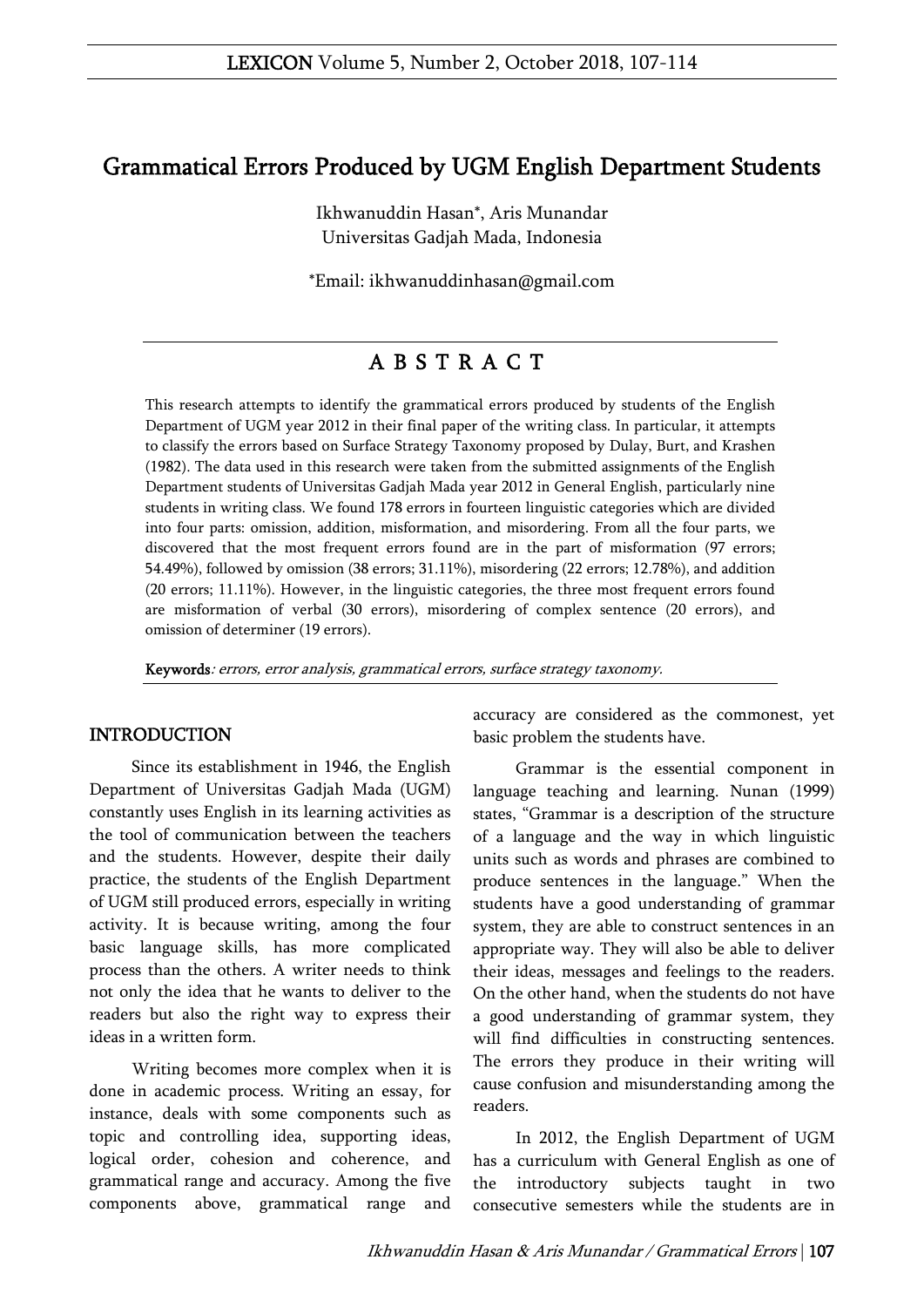their first year. The subject consists of three subsubjects: writing, reading, and grammar. While the reading class deals with reading comprehension skills and grammar class with tenses and structure, writing class mostly deals with writing activity and requires implementation of materials conveyed in grammar class as well. For the final task, the students are required to write an article upon certain topics to measure whether or not they implement the materials well in the writing process.

There have been a number of attempts to investigate errors produced by the students of English Department of Universitas Gadjah Mada, including Susilowati (2009), Atibrata (2011), Adrianti (2011), Simbolon (2013), Sari (2014), and Sinaga (2015). Susilowati (2009) investigated grammatical errors produced by tour guides in Taman Sari Yogyakarta. The research data were collected by recording conversations made by the tourist they were guiding and by interviewing them to collect information about their backgrounds of education and life. She used the Surface Strategy Taxonomy proposed by Dulay, Burt, and Krashen (1982) to analyze the errors found. She also identified particularly the types of errors found based on the linguistic categories. The results show that the most common error was omission.

Atibrata (2011) investigated errors in using determiners made by the Indonesian students. The data were taken from the students' writing final examination in the General English Class B from the first year English Department students year 2010 of Universitas Gadjah Mada. The results suggest that most of the students tend to omit the use of articles in their writings. Although both this research and Atibrata's one investigated students of English Department of UGM, there is a difference between them since the two researches applied different theories. While Atibrata used Politzer and Ramirez' Linguistic Category, this research applied Surface Strategy Taxonomy proposed by Dulay, Burt, and Krashen (1982).

Another study on grammatical errors was conducted by Ardianti (2011). She investigated errors in the English version of the Indonesian Law of Extradition. The data source of her

research was the English version of the Law of the Republic of Indonesia taken from a book entitled "EKSTRADISI (Inggris –Indonesia)" and the translation was done by NCB-INTERPOL Indonesia. The data took the forms of phrases and clauses containing grammatical errors. The errors were classified according to their syntactic forms. She found that the most common errors were in the use of passive voice.

Simbolon (2013) investigated errors found in the websites of three Indonesian Public Universities: Universitas Indonesia (UI), Universitas Gadjah Mada (UGM), and Universitas Airlangga (Unair). The data source chosen were only three sections from the website of each university, i.e. profile, history, and vision and mission as they were static and factual. After collecting the data, she analyzed the errors found according to the types of errors based on linguistic classification proposed by Politzer and Ramirez (1973). She found that the most common errors were in the use of determiners, specifically in the omission of the definite article.

Sari (2014) also investigated errors in the English version of Indonesia's official tourism website managed by the Ministry of Tourism and Creative Economy, the Republic of Indonesia. The data used in that research were taken from the articles containing grammatical errors. The results show that from 11037 words, 150 errors (13.59 per 1000 words) were found, where 131 belong to the syntactic category and only 19 belong to the morphological category. Furthermore, out of the 19 morphological errors, the most frequent errors occurred in the incorrect use of nominal modifiers. As for the syntactic errors, the most common occurred in the use of the noun phrase (102 errors), most of which happened because of the omission for the articles, especially the definite article. The results seem to reflect the ability of the writers which do not clearly understand about the occasions when the definite article must be used.

A recent study was conducted by Sinaga (2015). She investigated grammatical errors in the English version of an official Indonesia website entitled "Portal Nasional Republik Indonesia". In particular, it attempts to classify the errors based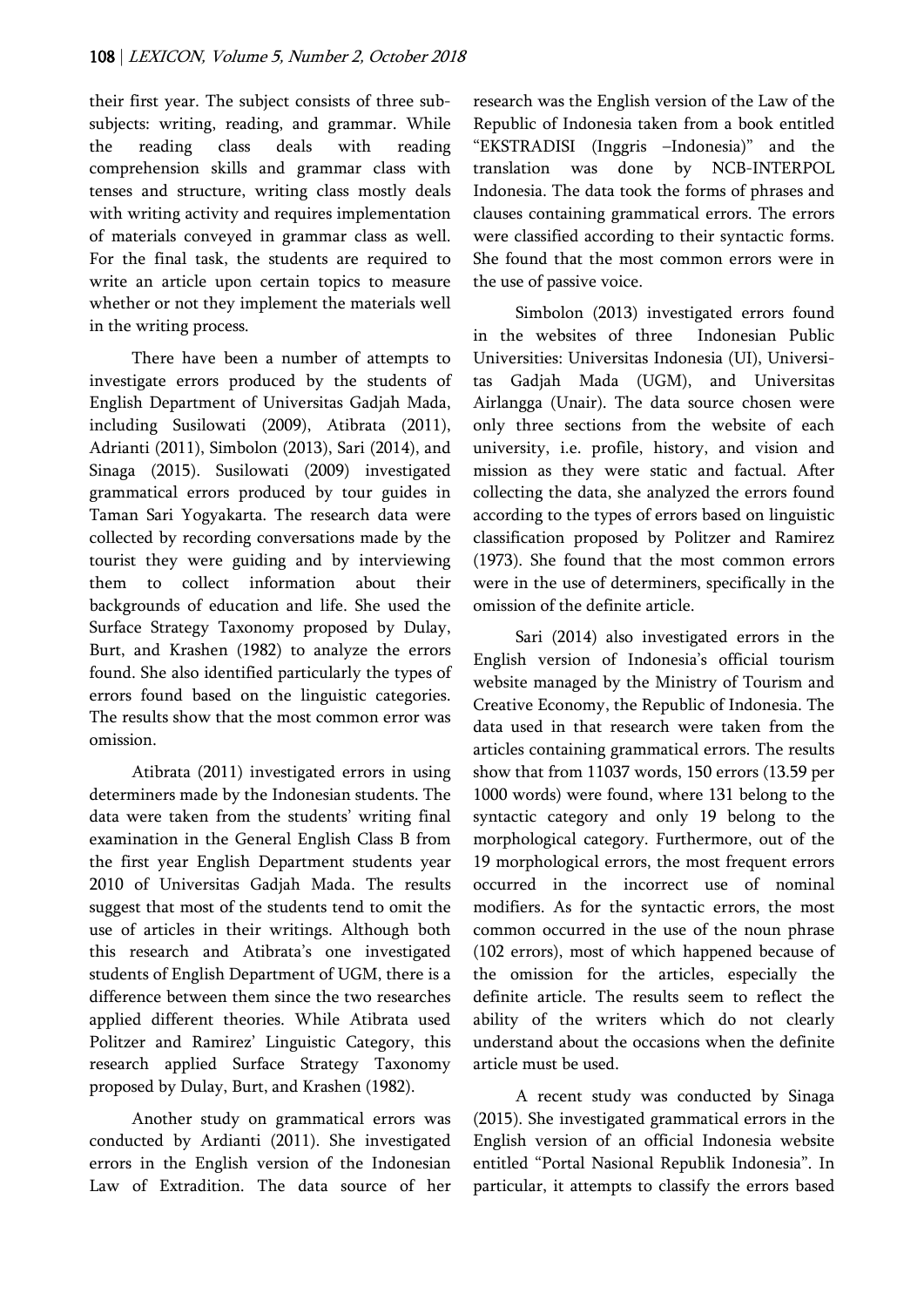on Surface Strategy Taxonomy proposed by Dulay, Burt, and Krashen (1982). The research data were taken from articles on the website. The result shows errors in fifteen linguistic categories in the Surface Strategy Taxonomy which is divided into four parts, namely: omission, addition, misformation, and misordering. From all the four parts, she discovered that the most frequent errors found are in the part of misformation (188 errors; 78.96%) followed by omission (39 errors; 16.38%), addition (8 errors; 3.36%) and misordering (2 errors; 0.84%). While from the linguistic categories, the three most frequent errors found are the spelling with 74 errors (31.08%), then parallelism with 62 errors (26.04%), and the third is determiner with 21 errors (8.82%). The research concludes that capability of the author in using accurate English still needs to be more developed in order to keep the reputation of the website.

The difference between this research and the previous ones is that this research was conducted in a formal academic institution. It is because we consider that the best way to teach and learn grammatical rules is in formal classes. Thus, this research focuses on grammatical errors found within the submitted assignments made by students of English Department of Universitas Gadjah Mada year 2012 in writing class. In identifying and classifying the errors, we classified the errors based on their linguistic category proposed by Dulay, Burt, and Krashen (1982).

Thus, this research attempts to analyze grammatical errors made by students of English Department of UGM year 2012 in their final paper of writing class. In particular, it aims to:

- a) identify the grammatical errors that occur in their submitted assignments, and
- b) classify the errors found according to their grammatical features.

The scope of this research is limited only to the grammatical errors. Since grammatical analysis cannot be done without syntactical and morphological analysis, this research also included the syntactical and morphological analysis. It does not carry out the semantic and pragmatic analysis.

#### METHODS

The data for this research were taken from the submitted assignments of English Department students of Universitas Gadjah Mada year 2012 in General English, particularly in writing class. The class was held in two semesters from August, 2012 to June, 2013, for the first year students. The class had 63 students who were divided into three parallel smaller classes: class A 19 students; class B 21 students; and class C 23 students.

One of the learning activities requires the students to write an essay on certain topics related to the subject. Some essays were written in the class, while some others were take-home assignment. We randomly selected the works of three or four students from each class as the objects so that there are 9 texts (3 from each small class) to be investigated in this research.

The data collecting procedures are as follow. Each time a grammatical error was identified, it was noted down together with the essay and page number where it was found. The errors were underlined. After collecting the data, the next step was analyzing the errors. Errors that had been found were then classified according to their syntactic and morphological forms.

#### THEORETICAL FRAMEWORK

#### Errors

Dulay and Burt (in Richards, 1973) argue that "while the child is learning a second language, he will tend to use his native language structures in his second language speech, and where structure in his first language (L1) and his second language (L2) differ, he will goof."

According to Richards and Schmidt (2002), error is "use of a linguistic item (e.g. a word, a grammatical item, a speech act, etc.) in a way which a fluent or native speaker of the language regards as showing faulty or incomplete learning." Furthermore, Richards and Schmidt (2002) state that "errors are sometimes classified according to vocabulary (lexical error), misunderstanding of a speaker's intention or meaning (interpretive error), production of the wrong communicative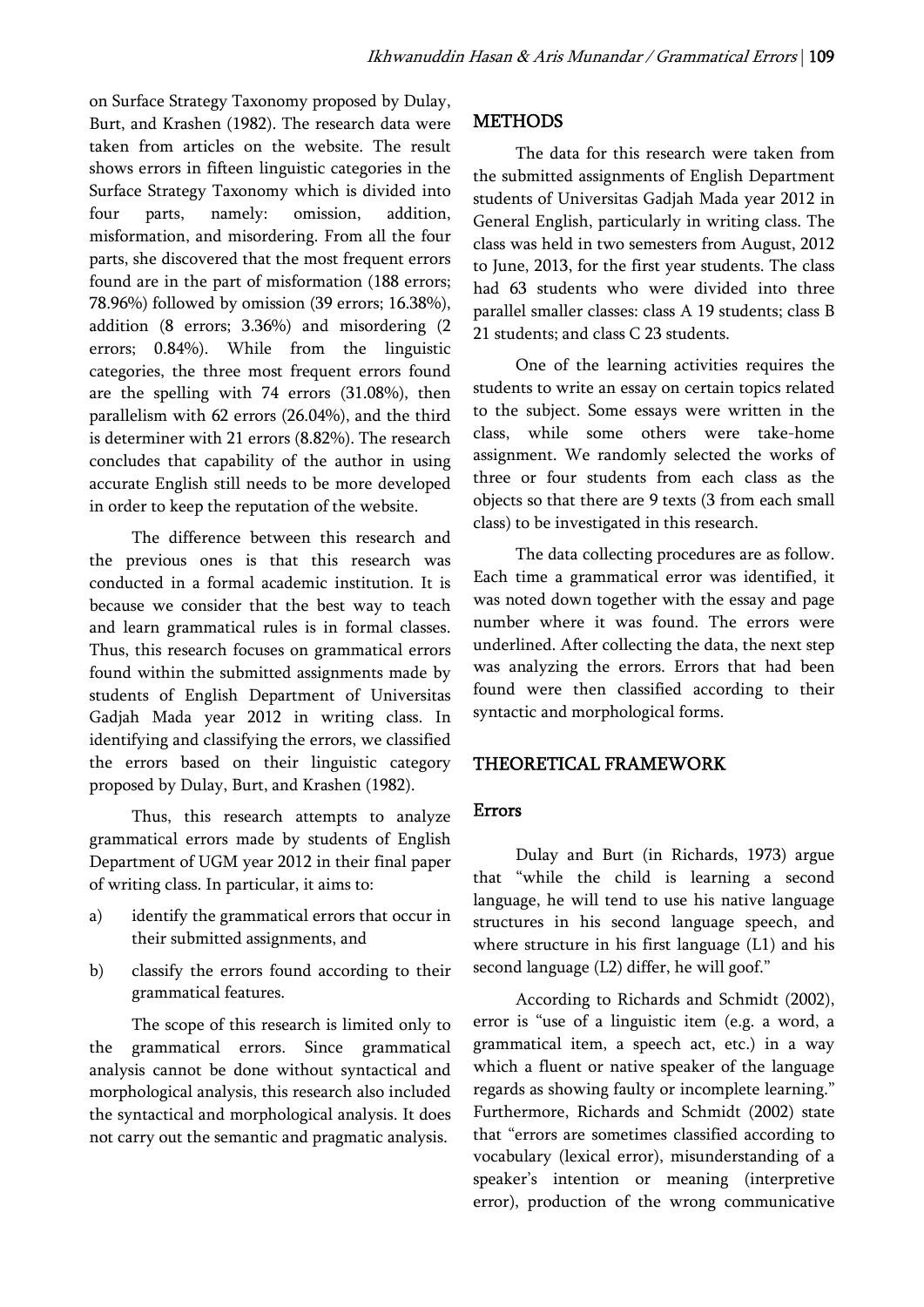effect, e.g. through the faulty use of a speech act or one rules of speaking (pragmatic error)."

In a language learning process, however, the term 'error' is not the same as 'mistake.' About this, Corder (1967 in Ellis, 1994) explains that "An error takes place when the deviation arises as a result of lack of knowledge. It represents a lack of competence. A mistake occurs when learners fail to perform their competence. Mistakes arise as a result of competing plans, memory limitation and lack of automaticity."

In addition, Richard and Schmidt (2002) state, "A distinction is made between errors, as a result from incomplete knowledge, and a mistake is made when the learner is writing or speaking and it is caused by lack of attention, carelessness, fatigue, or other aspects of performance." Error occurs because a learner is lack of competency or incompetence, while mistake does when a learner, though he has all the competency of the language, fails to perform what he knows.

Any take-home assignment, especially as a requirement of a final exam, is supposed to be checked and edited excessively before it is submitted. However, still some grammatical errors appear in the students' papers. It shows that it was more of a lack of grammatical competence in English rather than failure of performing the best action during the process of writing the assignments. Thus, according to the definitions given above, the term "error" is more suitable to be used in this research rather than mistake because the students should have checked their papers for several times before submitting them.

# Error Types

Dulay, Burt, and Krashen (1982) state that second or foreign language learners might omit, add, misform or misorder items in a sentence. These tendencies are the focus of the Surface Strategy taxonomy as they highlight. The explanation of each of them is provided below:

## Omissions

Omission errors occur when there is an absence of an item in a well-formed sentence. An example of omission errors is the omission of the preposition "of" in When the bell rings, the students go out the class. The sentence is incorrect because the preposition "of" that should appear after the preposition "out" is omitted.

## **Additions**

Addition is the kind of error that occurs when an item appears in an inappropriate position. There are three kinds of addition errors, they are:

## Double Markings

This occurs when there are two markers used for the same feature while only one marker is required, such as in He did not came for my birthday party last week.

## Regularization

This type of errors happens when a marker that is typically added to a linguistic item is erroneously added to exceptional items of the given class that do not take the marker, such as: The childrens do not like ice cream. The suffix "s" should not appear as the word *children* is already a plural form of child.

## Simple Addition

This happens when an error is neither a double marking nor regularization, such as: One of these the students will receive scholarship. It is incorrect since the articles these and the cannot be used together for one plural noun.

#### Misformations

Misformation is the kind of error when the morpheme or structure is incorrectly used. There are three parts included in this type, they are:

#### Regularization Errors

It is when a regular marker is used in place of an irregular one, as in *putted* for *put, foots* for feet, or theirselves for themselves.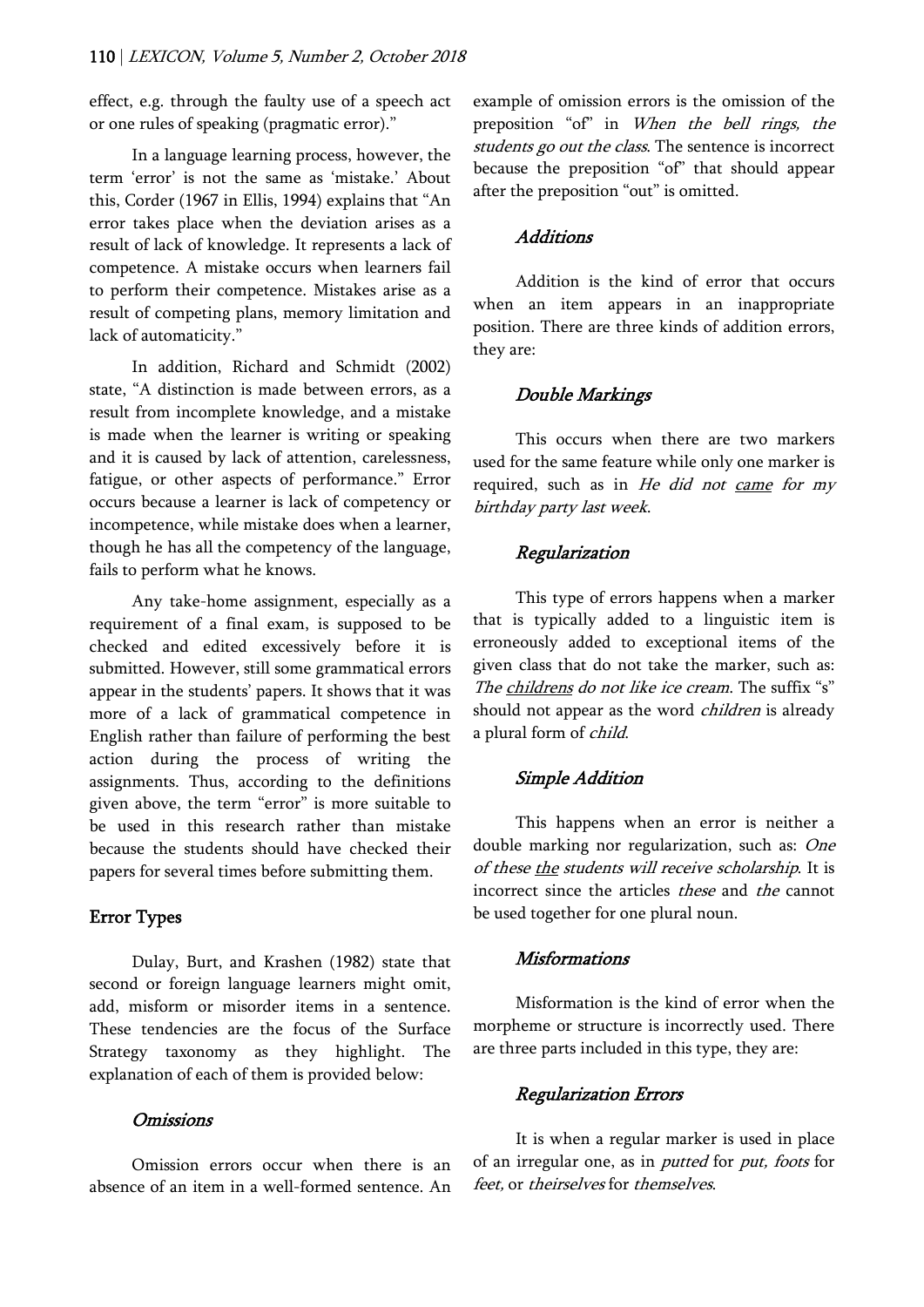#### Archi-forms

This kind of error happens when the selection of one number of a class of forms occurs to represent others in the class, such as in This books belong to me.

#### Alternating Forms

It is when the use of archi-forms often gives way to the apparently fairly free alternation of various members of a class with each other, for example, in the case of pronouns, masculine for feminine (or vice versa), plural for singular (or vice versa), and accusative for nominative (or vice versa). Moreover, in participle form, it is as in  $I$ seen you last week.

#### **Misorderings**

Misordering is the incorrect placement of a morpheme or group of morphemes in a sentence, such as  $I$  don't know what is her name instead of  $I$ don't know what her name is.

#### RESULTS AND DISCUSSION

From the 9 texts analyzed, 178 errors were found in various linguistic categories. The frequency and distribution of errors per section from each essay are shown in Table 1 below along with the calculation of the occurrence of errors per 1,000 words.

Table 1. The frequency and distribution of errors across 9 texts

| <b>Texts</b>   | Total<br>Number<br>of Words | Total<br>Number<br>of Errors | <b>Errors</b><br>per 1,000<br>Words |
|----------------|-----------------------------|------------------------------|-------------------------------------|
| 1              | 457                         | 57                           | 125                                 |
| $\overline{2}$ | 369                         | 15                           | 41                                  |
| 3              | 503                         | 31                           | 62                                  |
| 4              | 151                         | 14                           | 93                                  |
| 5              | 603                         | 36                           | 60                                  |
| 6              | 219                         | 8                            | 37                                  |
| 7              | 264                         | 8                            | 30                                  |

| 8     | 140  | h   | 43 |
|-------|------|-----|----|
| q     | 294  | ٩   | 10 |
| Total | 3000 | 178 | 59 |

Table 1 above shows that text 1 has the highest score of all with 57 errors. As mentioned before, the total number of errors is then divided by the total number of words times 1000 to obtain the occurrence of errors per 1000 words. Therefore, it can be concluded that text 1 has 125 errors per 1000 words. Indeed, text 1 is the only one that has the number of occurrence of errors above 100 errors per 1,000 words. The detailed numbers of errors tell us at one point that an English Department student of UGM still has a chance to produce a lot of errors in English writing. It tells us that some students, just as the author of text 1, may have many difficulties in their writing activity. It is not good as the more errors they produce, the bigger possibility they have in causing confusion and misunderstanding in their writings. The further explanation will be delivered in the next part.

On the other hand, on the last place there is text 9 with only 3 errors found or 10 errors per 1,000 words. Text 7 contains only 8 errors found in 264 words or 30 errors per 1,000 words; Text 6 8 errors from 219 words (37 errors per 1,000 words); Text 2 15 errors in 369 words (41 errors per 1,000 words); and Text 8 6 errors in 140 words (43 errors per 1,000 words). It tells us that although there may be students who have lack of competency in writing, there are also few students who have fewer problems in English writing. It will come again to a point that the fewer errors they produce, the smaller possibility they have in causing confusion and misunderstanding.

The rest are text 5 with 36 errors found in 603 words (60 errors per 1,000 words), text 3 with 31 errors in 503 words (62 errors per 1,000 words), and text 4 with 14 errors in 151 words (93 errors per 1,000 words).

Table 1 also shows that the calculation of the total number of words from all the texts analyzed is as many as 178 (59 errors per 1,000 words), found by carefully reading all the words in total of 3,000 words. In other words, the percentage of errors is 59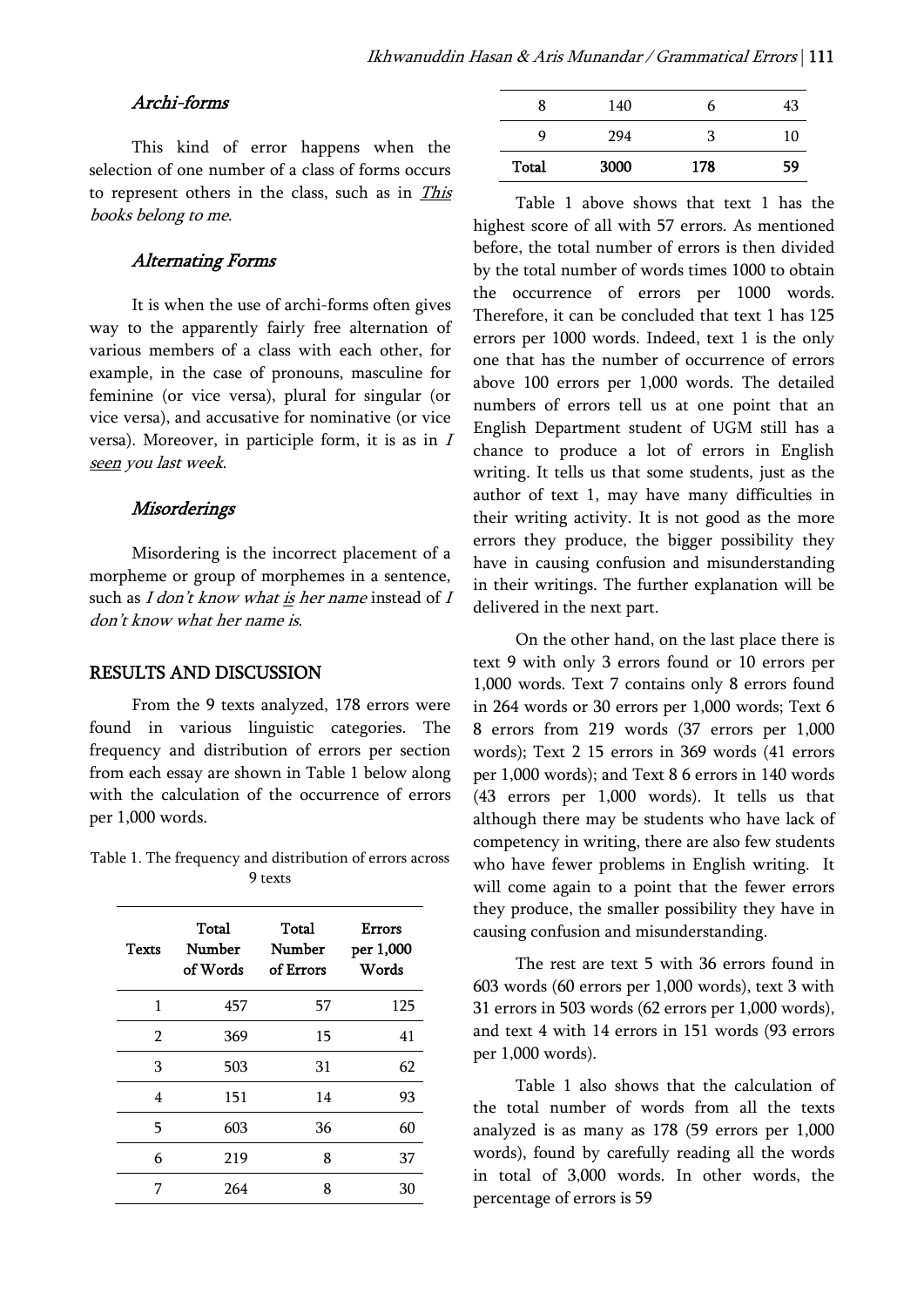In further analysis, table 2 presents the data and information about the frequency and the distribution of all types of errors found in all the 9 texts. It explains more specific about the total errors of each four types of Surface Strategy Taxonomy in all four sections.

| Table 2. The frequency and distribution of surface |  |
|----------------------------------------------------|--|
| strategy errors                                    |  |

| No. | <b>Error Types</b> | Number | %      |
|-----|--------------------|--------|--------|
| 1.  | Addition           | 20     | 11.24  |
| 2   | Misformation       | 97     | 54.49  |
| 3.  | Misordering        | 23     | 12.92  |
| 4   | Omission           | 38     | 21.35  |
|     | Total              | 178    | 100.00 |

The errors identified are now classified based on the four types of Surface Strategy Taxonomy: omission, addition, misformation, and misordering along with the total number and percentage of each section.

Misformation has the highest number of errors with 97 errors or 54.49%. This is quite many as the three other types are not more than its half. The errors in this type are found into all the 9 texts. Text 1 has the most errors with 38 errors found (66.67%). In the second place there is text 5 with 16 errors (44.44%) followed by Text 3 with 14 errors (45.16%).

The second highest number of errors is omission type. It has 38 errors (21.35%). Text 1 has the highest number with 12 errors (21.05%), proceeded by text 5 with 10 errors (27.03%), text 3 with 7 errors (22.58%) and text 4 with 5 errors (35.71%). Text 2, Text 6, Text 7, and Text 9 share the same number with only one error, while Text 8 contain more than one error.

The third type of taxonomy that has only 23 errors (12.78%) is misordering. Only 5 of 9 texts that contains errors in this type, and they are Text 3 with 9 errors (29.01%), Text 2 with 7 errors (46.67%), Text 5 with 4 errors (10.81%), Text 1 with 2 errors (3.51%), and Text 4 with only 1 error (7.14%).

The last is addition type that produces a slightly less number than the previous type with only 20 errors (11.11%). Text 5 has the highest number with 6 errors (16.22%), followed by Text 1 with 5 errors (8.77%), text 7 with 4 errors (44.44%), Text 8 with 3 errors (50%), and Text 3 and Text 6 each have 1 error.

|  | Table 3. The frequency and distribution of linguistic |  |
|--|-------------------------------------------------------|--|
|  | errors                                                |  |

| No. | <b>Linguistic Category</b> | Number      | %     |
|-----|----------------------------|-------------|-------|
| 1.  | Adjective                  | $\mathbf 2$ | 1.12  |
| 2.  | Adverb                     | 3           | 1.69  |
| 3.  | Complex Sentence           | 24          | 13.48 |
| 4.  | Conjunction                | 17          | 9.55  |
| 5.  | Determiner                 | 30          | 16.85 |
| 6.  | Noun                       | 5           | 2.81  |
| 7.  | Number                     | 15          | 8.43  |
| 8.  | Parallelism                | 2           | 1.12  |
| 9.  | Passive Voice              | 1           | 0.56  |
| 10. | Preposition                | 10          | 5.62  |
| 11. | Pronoun                    | 13          | 7.30  |
| 12. | Subject-Verb<br>Agreement  | 18          | 10.11 |
| 13. | Tense                      | 3           | 1.69  |
| 14. | Verbal                     | 35          | 19.66 |
|     | Total                      | 178         | 100   |

Table 3 above shows the detailed occurrences of errors showing the number of each linguistic category or the type of errors as the determinant for resulting both number and percentage.

As previously mentioned, there are 178 errors found in a total of 9 texts, and they fall into 15 linguistic categories. The categories are presented with the taxonomy in order to discover the number and the percentage.

The following is the explanation for frequency of each category. We found that the most frequent error in the whole 9 texts is "verbal" with total 35 errors (19.44%) found. They are distributed into three types: omission,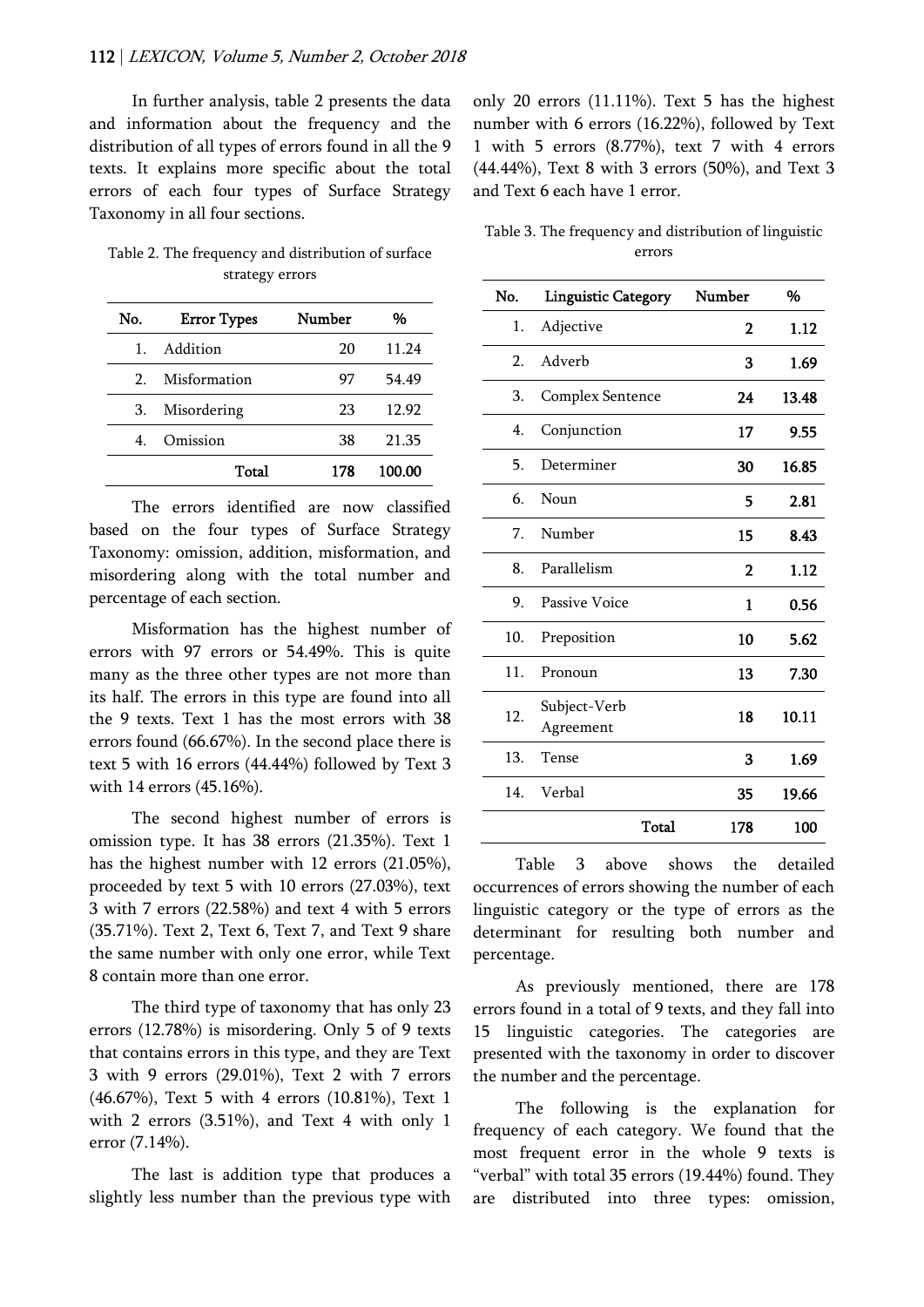addition, and misformation. The last mentioned type has the highest number with 30 errors (85.71%), followed by addition with 4 errors (11.43%) and omission with only 1 error (2.86%).

The second most occurring error is "determiner" with 30 errors (16.67%). This type is the same as the previous type that it occurs within omission, addition, and misformation. Omission has the most errors with 19 errors (63.33%), proceeded by misformation with 6 errors (20%). Meanwhile, addition has the lowest number with only 5 errors (16.67&).

The third rank belongs to "complexsentence" which contains 24 errors (13.33%). The errors are distributed into three types where misordering has the highest number with 20 errors (83.33%). Misformation comes up with 3 errors (12.50%) while addition has only 1 error (4.17%).

The fourth most frequent error is "subjunctverb agreement" It has 18 errors (10%) found in two types: misformation and misordering. Misformation contributes 17 errors while misordering only one for the same type of errors.

 "Conjunction" is on the fifth position with total 17 errors (9.44%), and the errors are distributed into omission, addition, and misformation. The highest number is in omission with 10 errors (58.82%). Misformation proceeds with 5 errors (29.41%). The last is addition which has only 2 errors (11.76%).

The sixth most frequent error is "number" which has 15 errors (8.33%). All the errors are categorized into only misformation type.

The seventh most frequent error is "pronoun" with 13 numbers (7.22%). The errors are shared into three types: misformation with 6 errors (46.15%), omission with 5 errors (38.46%), and addition with 2 errors (15.38%).

The eighth most frequent error is "preposition" which occurs 10 times (5.56%) in the whole 9 texts. They are distributed to all the four types. Addition has the most errors with 5 errrors (50%). Omission and misformation have the same number, i.e., 2 errors (20%), while misordering has only 1 error (10%).

The ninth position belongs to "noun" which has 5 errors (2.78%) distributed to three types: omission, addition, and misformation. 3 errors (60%) occur in misformation, but only 1 error is found in each omission and addition.

The tenth most frequent error is "tense" and "adverb" with 3 errors (1.67%) for each. They also share the distribution of the errors to only one type: misformation.

 "Parallelism" and "adjective" also share the same the next position with 2 errors (1.11%) for each of them. However, the distribution of their errors vary in two types. While "Parallelism" distributes the errors to only misformation, "adjective" divides its two errors into misformation and misordering.

Finally, "passive voice" is the least frequent error to occur with only one error (0.56%) in misformation type.

## **CONCLUSION**

The research findings show that the highest frequency of errors is produced in text 1 with 57 errors or 12.47%. The types of errors are misformation with 38 errors (66.67%), omission with 12 errors (21.05%), *addition* with 5 errors (8.77%), and misordering with 2 errors (3.51%).

Using the Surface Strategy Taxonomy, we found out that there are fifteen linguistic categories. They are determiner, preposition, pronoun, number, parallelism, conjunction, passive voice, tense, verbal, noun, adjective, complex sentence, subject-verb agreement, and adverb. The three most frequently occurring errors are found in the linguistic categories of verbal, determiner, and complex sentence. Furthermore, if they are combined with all four types of Surface Strategy Taxonomy, it is stated that the three most frequently occurring errors are misformasion of verbal (30 errors), misordering of complex sentence (20 errors), and omission of determiner (19 errors).

The results indicate that the students of English Department of UGM need to pay more attention in their writings because when they produce grammatical errors, their ideas may not be clearly delivered. Moreover it can cause